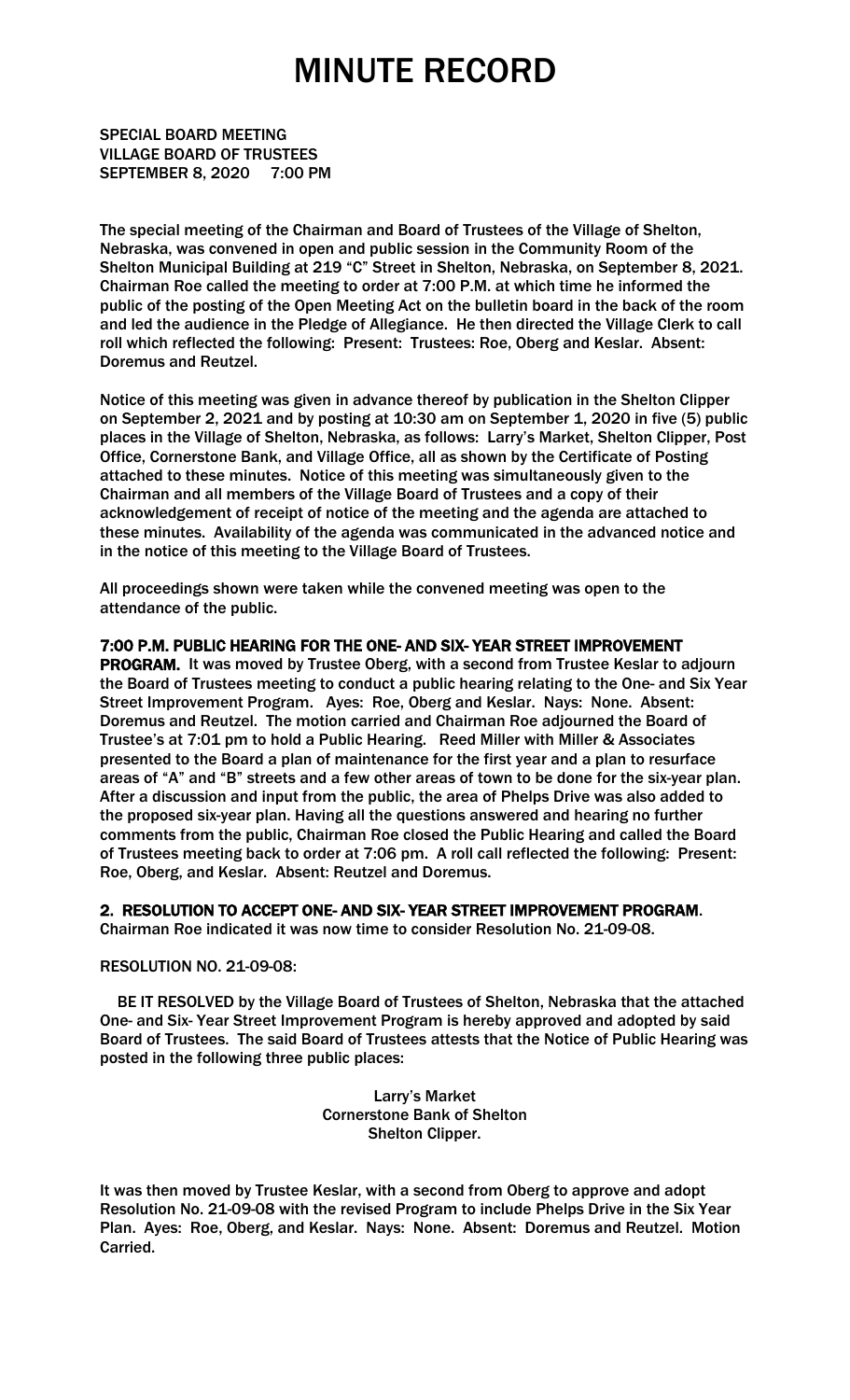# MINUTE RECORD

 SEPTEMBER 8, 2021 - PAGE 2 -

7:10 P.M. PUBLIC HEARING FOR PROPOSED 2021/2022 BUDGET. It being of the hour of 7:12 PM o'clock a motion to adjourn was made by Trustee Keslar and seconded by Trustee Oberg. AYES: Roe, Oberg, and Keslar. NAYS: None. ABSENT: Doremus and Reutzel. Motion Carried. Chairman Roe adjourned the Board of Trustees Meeting and called to order a Public Hearing to hear comments for or against the proposed 2021/2022 budget. Janet Rowling, CPA, PC addressed the Board with regards to the lid laws, restricted funds and any other questions the Trustees and the Public had as they reviewed the proposed 2021/2022 Budget.

After discussion and addressing any concerns and hearing no further public comments, Chairman Roe declared the public hearing closed at 7:44 PM and called the Board of Trustees Meeting back to order at which time he informed the public of the posting of the Open Meeting Act on the bulletin board in the back of the room and directed a roll call which reflected as follows: Present: Chairman Roe and Trustees Oberg and Keslar. Absent: Doremus and Reutzel.

3. ADJOURNMENT. All agenda items having been considered, Trustee Keslar with a second from Trustee Oberg moved to adjourn the meeting. AYES: Roe, Keslar, and Oberg. NAYS: None. ABSENT: Doremus and Reutzel. Whereupon, the Chairman declared the motion carried and the meeting duly adjourned at 7:45 P.M.

 $\overline{\phantom{a}}$  , and the contract of the contract of the contract of the contract of the contract of the contract of the contract of the contract of the contract of the contract of the contract of the contract of the contrac

RESPECTFULLY SUBMITTED

 BONNIE DOREMUS, MMC VILLAGE CLERK

APPROVED:

 WILLIAM C. ROE **CHAIRMAN** 

\_\_\_\_\_\_\_\_\_\_\_\_\_\_\_\_\_\_\_\_\_\_\_\_\_\_